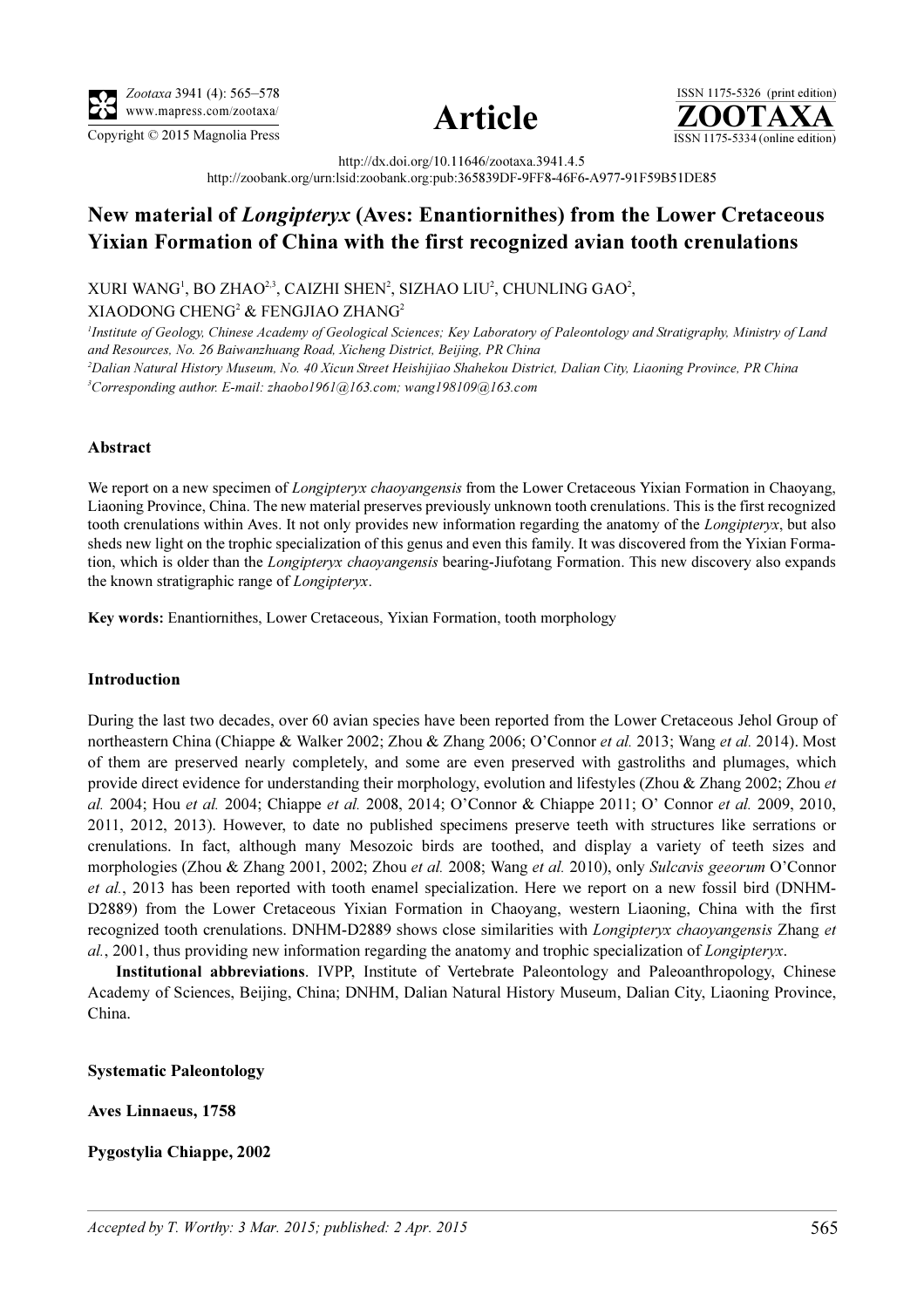TABLE 3. Comparisons of important bone lengths between DNHM-D2889 and Longipteryx chaoyangensis (IVPP-V12325).

| Specimen         | intermembral index | femur/tibiotarsus | femur/humerus | clavicle/hypocleideum |
|------------------|--------------------|-------------------|---------------|-----------------------|
| DNHM-D2889       |                    | J.8               |               |                       |
| L. chaoyangensis |                    |                   |               |                       |

To date, the only way to infer the trophic habit of enantiornithines from the Jehol Group is through their cranial or dental morphology (O'Connor et al. 2013). Longiptery gids constitute a distinct clade within enantiornithines because they have a unique long rostrum, dentition restricted to the premaxilla and rostral-most portion of the dentary, and relatively long forelimbs. They are interpreted as having fed on fish, worms or bivalves (Zhang et al. 2001; Hou et al. 2004; Morschhauser et al. 2009; O'Connor et al. 2009; Li et al. 2013). DNHM-D2889 preserves crenulations on the caudal margins of its premaxillary teeth and probably on the dentary teeth. This form of tooth ornamentation has neither been observed among birds, nor among non-avian dinosaurs. We consider the crenulations as true structures because they are only present on the caudal margins of these teeth. If they were formed by glue or sediments, they would probably also present on the anterior margins of premaxillary teeth. They are not an artefact of preparation because they are prominently arranged in two lines along the caudal margin, and their surfaces are smooth, which may be interpreted as worn facets. Moreover, very faint crenulations also can be observed in the holotype of L. *chaoyangensis*, on the caudal margins of premaxillary teeth (IVPP-V12325). These tooth crenulations are not the first ornament found on teeth within Aves, since longitudinal grooves on the lingual surface of premaxillary teeth have been observed in Sulcavis geeorum O'Connor et al., 2013 (O'Connor et al. 2013). The diversity of dental shapes may reflect differences in food items between taxa (O'Connor et al. 2013). The large, recurved, and labiolingually compressed teeth with crenulations and recurved sharp manual and pedal claws suggest that Longipteryx chaoyangensis probably occupied more extensive trophic niches than previously thought. They could probably prey on not only fish but also some small terrestrial vertebrates. This feeding habit further expanded their food chain and their living space. This unique dental specialization not only expands the diversity of dental morphologies among Mesozoic birds, but also explained why longipterygids were the most diversified enantiornithines.

### Acknowledgments

We are grateful to Guo Yanfang and Stephanie Abramowicz for the preparation and photographing of the specimen, respectively. Thanks also go to Luis M. Chiappe for reviewing and approving the manuscript, to Jingmai K. O'Connor and You Hailu for constructive communications, and to Ji Shu'an for providing the microscope. We are also grateful to the three anonymous reviewers for their brilliant comments and to Trevor Worthy for his editorial handling with this manuscript. We would like to thank Zhang Fucheng for accessing the specimens deposited at IVPP. This research was supported by the Ministry of Science and technology of China (Project 973: 2012CB822004), China Geological Survey (Project number: 1212011120105) and Chinese Academy of Geological Sciences (Project number: JB1206).

#### References

- Chiappe, L.M. (1995) The phylogenetic position of the Cretaceous birds of Argentina: Enantiornithes and Patagopteryx deferrariisi. Courier Forschungsinstitut Senckenberg, 181, 55–63.
- Chiappe, L.M. (2002) Basal bird phylogeny: problems and solutions. In: Chiappe, L.M. & Witmer, L.M. Mesozoic Birds: Above the Heads of Dinosaurs. Berkeley: University of California Press, pp. 72–448.
- Chiappe, L.M., Zhao, B., O'Connor, J.K., Gao, C., Wang, X., Habib, M., Marugan-Lobon, Meng, Q. & Cheng, X. (2014) A new specimen of the Early Cretaceous bird Hongshanornis longicresta: insights into the aerodynamics and diet of a basal ornithuromorph. PeerJ, 2, e234.

http://dx.doi.org/10.7717/peerj.234

Chiappe, L.M., Marugan-Lobon, J., Ji, S. & Zhou, Z. (2008) Life history of a basal bird: morphometrics of the Early Cretaceous Confuciusornis. Biology letters, 4, 719–723.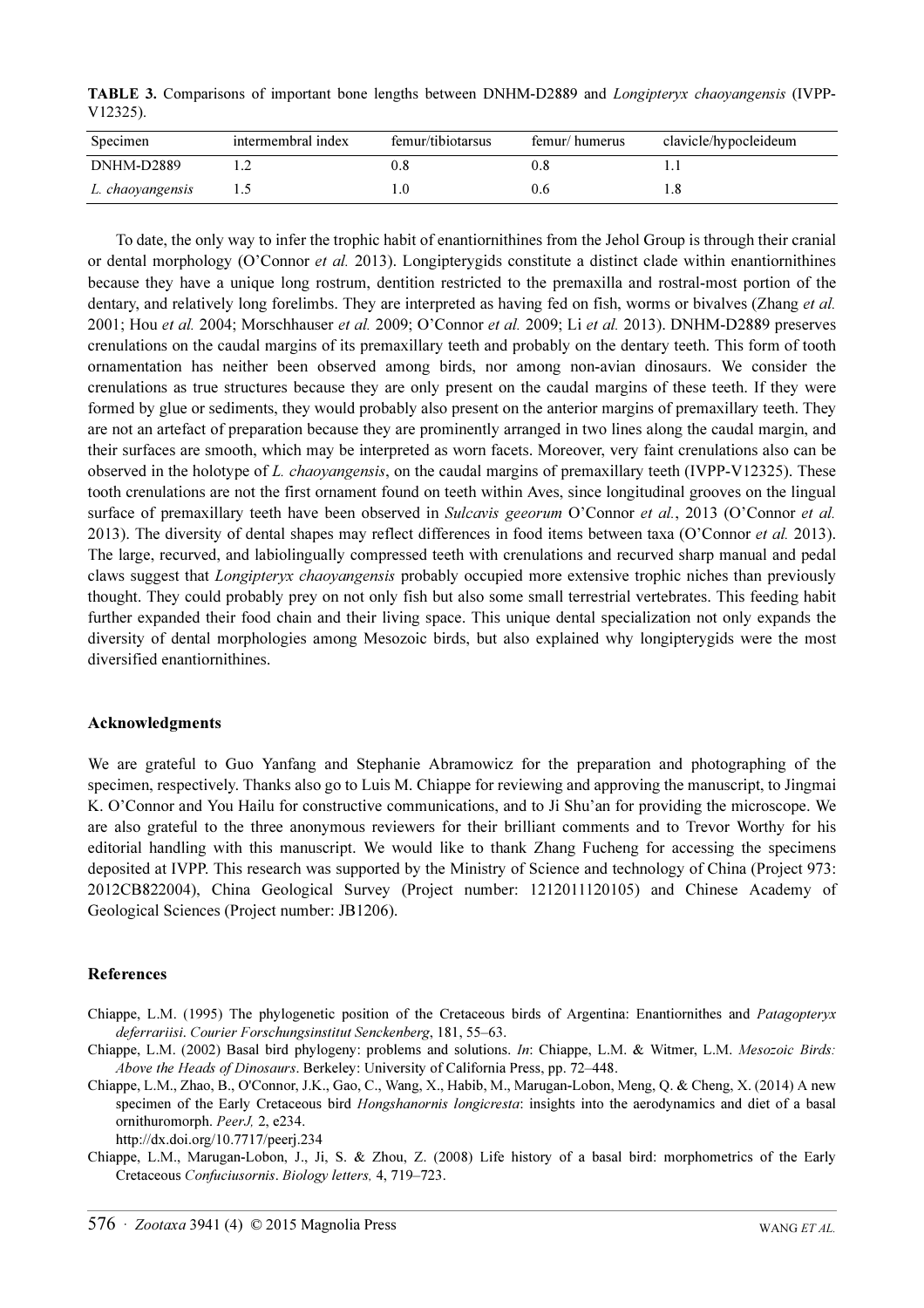http://dx.doi.org/10.1098/rsbl.2008.0409

- Chiappe, L.M., Suzuki, S., Dyke, G.J., Watabe, M., Tsogtbaatar, K. & Barsbold, R. (2007) A new enantiornithine bird from the Late Cretaceous of the Gobi Desert. Journal of Systematic Palaeontology, 5, 193–208. http://dx.doi.org/10.1017/S1477201906001969
- Chiappe, L.M. & Walker, C.A. (2002) Skeletal morphology and systematics of the Cretaceous Euenantiornithes (Ornithothoraces: Enantiornithes), In: Chiappe, L. M. & Witmer, L. M. Mesozoic birds: above the heads of dinosaurs. Berkeley: University of California Press, pp. 240–267.
- Currie, P.J., Rigby, J.K. & Sloan, R.E. (1990) Theropod teeth from the Judith River Formation of southern Alberta, Canada, In: Carpenter, K. & Currie, P. J. Dinosaur Systematics: Perspectives and Approaches. Cambridge: Cambridge University Press, pp. 107–125.
- Hou, L., Chiappe, L.M., Zhang, F. & Chuong, C.M. (2004) New Early Cretaceous fossil from China documents a novel trophic specialization for Mesozoic birds. Naturwissenschaften, 91, 22–25. http://dx.doi.org/10.1007/s00114-003-0489-1
- Li, L., Gong, E., Zhang, L., Yang, Y. & Hou, L. (2010) A new Enantiornithine bird (Aves) from the Early Cretaceous of Liaoning, China. Acta Palaeontologica Sinica, 49, 524–531.
- Li, L., Wang, J., Xi, Z. & Hou, S. (2012) A New Enantiornithine bird from the Lower Cretaceous Jiufotang Formation in Jinzhou Area, Western Liaoning Province, China. Acta Geologica Sinica (English Edition), 86, 1039–1044. http://dx.doi.org/10.1111/j.1755-6724.2012.00729.x
- Linnaeus, C. (1758) Systems Naturae. Salvii Laurentii Holmiae, 10th edition, 824.
- Liu, Y., Ji, Q., Ji, S., You, H., Lü, J., Kuang, H., Jiang, X., Peng, N., Xu, H., Yuan, C. & Wang, X. (2010) Late Mexozoic Terrestrial stratigraphy, biotas and geochronology in North-east China. Acta Geoscientica Sinica (English Edition), 31, 42–45.
- Morschhauser, E.M., Varricchio, D.J., Gao, C., liu, J, Wang, X., Cheng, X. & Meng, Q. (2009) Anatomy of the Early Cretaceous bird Rapaxavis pani, a new species from Liaoning Province, China. Journal of Vertebrate Paleontology, 29, 545–554.

http://dx.doi.org/10.1671/039.029.0210

- O' Connor, J.K., Wang, X., Chiappe, L.M., Gao, C., Meng, Q., Cheng, X. & Liu, J. (2009) Phylogenetic support for a specialized clade of Cretaceous enantiornithine birds with information from a new species. Journal of Vertebrate Paleontology, 29, 188–204.
	- http://dx.doi.org/10.1080/02724634.2009.10010371
- O Connor, J.K., Zhou, Z. & Zhang, F. (2010) A reappraisal of Boluochia zhengi (Aves: Enantiornithes) and a discussion of intraclade diversity in the Jehol avifauna, China. Journal of Systematic Palaeontology, 9, 51–63.
- O'Connor, J.K., Chiappe, L.M., Gao, C. & Zhao, B. (2011) Anatomy of the Early Cretaceous enantiornithine bird Rapaxavis pani. Acta Palaeontologica Polonica, 56, 463–475. http://dx.doi.org/10.4202/app.2010.0047
- O'Connor, J.K., Sun, C., Xu, X., Wang, X. & Zhou, Z. (2012) A new species of Jeholornis with complete caudal integument. Historical Biology, 24, 29–41.

http://dx.doi.org/10.1080/08912963.2011.552720

- O'Connor, J.K., Zhang, Y., Chiappe, L.M., Meng, Q., Quanguo, L. & Di, L. (2013) A new enantiornithine from the Yixian Formation with the first recognized avian enamel specialization. Journal of Vertebrate Paleontology, 33, 1–12.
- Rauhut, O.W. & Werner, C. (1995) First record of the family Dromaeosauridae (Dinosauria: Theropoda) in the Cretaceous of Gondwana (Wadi Milk Formation, northern Sudan). Palaontologische Zeitschrift, 69, 475–489. http://dx.doi.org/10.1007/BF02987808
- Sankey, J.T., Brinkman, D.B., Guenther, M. & Currie, P.J. (2002) Small theropod and bird teeth from the Late Cretaceous (late Campanian) Judith River Group, Alberta. Journal of Paleontology, [76, 751–763.](http://dx.doi.org/10.1666/0022-3360(2002)076%3C0751:STABTF%3E2.0.CO;2) [http://dx.doi.org/10.1666/0022-3360\(2002\)076%3C0751:STABTF%3E2.0.CO;2](http://dx.doi.org/10.1666/0022-3360(2002)076%3C0751:STABTF%3E2.0.CO;2)
- Swisher, C.C., Wang, X., Zhou, Z., Wang, Y., Jin, F., Zhang, J., Xu, X. & Zhang, F. (2002) Further support for a Cretaceous age for the feathered-dinosaur beds of Liaoning, China: New  $40$  Ar/  $39$  Ar dating of the Yixian and Tuchengzi Formations. Chinese Science Bulletin, 47, 136–139.

Walker, C.A. (1981) New subclass of birds from the Cretaceous of South America. Nature, 292, 51–53. http://dx.doi.org/10.1038/292051a0

- Wang, M., O'Connor, J.K. & Zhou, Z. (2014) A new robust enantiornithine bird from the Lower Cretaceous of China with scansorial adaptations. Journal of Vertebrate Paleontology, 34, 657–671. http://dx.doi.org/10.1080/02724634.2013.812101
- Wang, X., O'Connor, J.K., Zhao, B., Chiappe, L.M., Gao, C. & Cheng, X. (2010) New species of Enantiornithes (Aves: Ornithothoraces) from the Qiaotou Formation in Northern Hebei, China. Acta Geologica Sinica (English Edition), 84, 247–256.

http://dx.doi.org/10.1111/j.1755-6724.2010.00156.x

Zhang, F., Zhou, Z., Hou, L. & Gu, G. (2001) Early diversification of birds: evidence from a new opposite bird. Chinese Science Bulletin, 46, 945–949.

http://dx.doi.org/10.1007/BF02900473